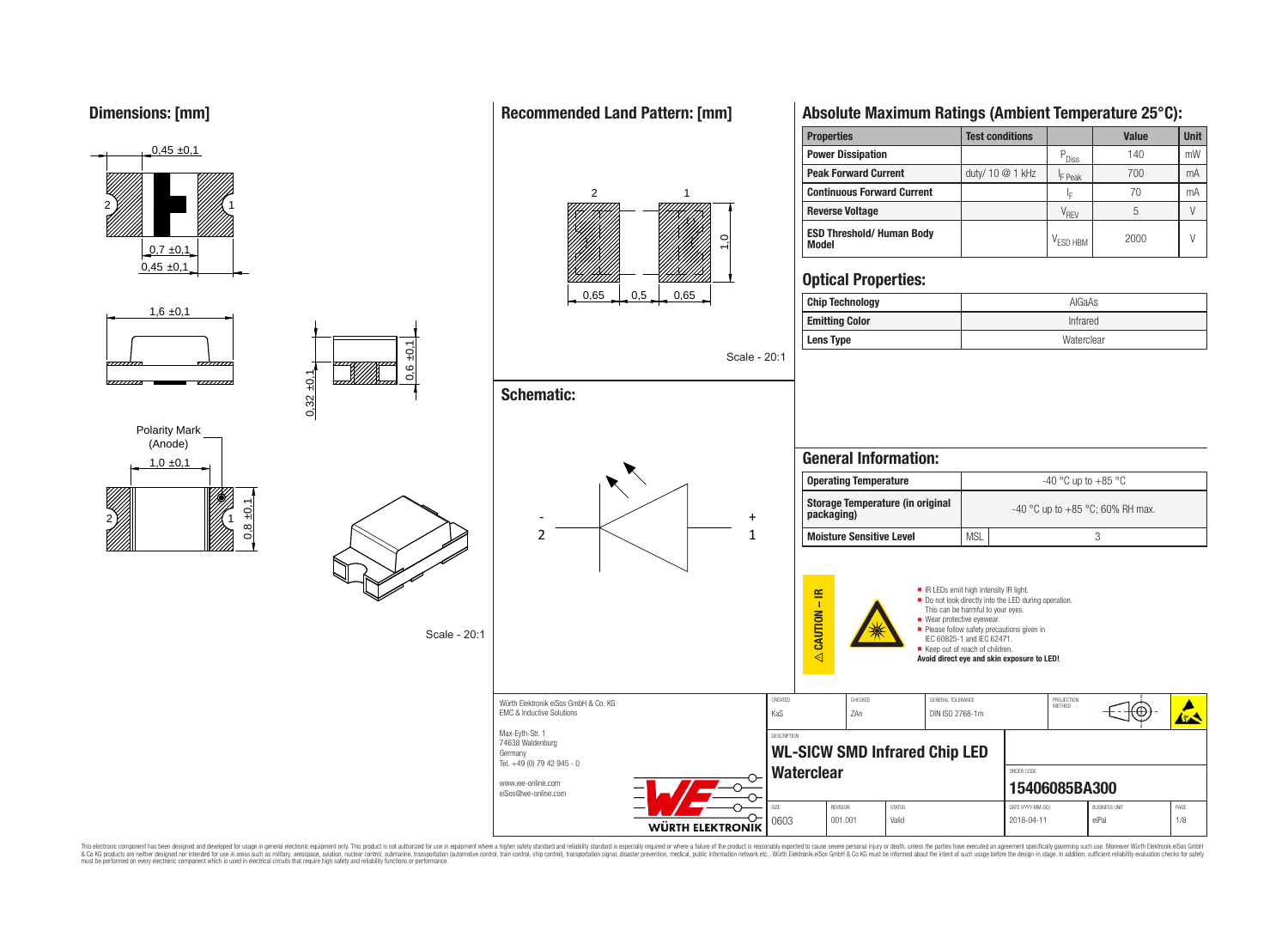## **Electrical & Optical Properties: Viewing Angle:**

| <b>Properties</b>          | <b>Test conditions</b> |                       |      |      | <b>Unit</b>   |         |
|----------------------------|------------------------|-----------------------|------|------|---------------|---------|
|                            |                        |                       | min. | typ. | max.          |         |
| <b>Peak Wavelength</b>     | $20 \text{ mA}$        | A <sub>Peak</sub>     |      | 850  |               | nm      |
| <b>Centroid Wavelength</b> | 20 mA                  | <sup>A</sup> Centroid |      | 845  |               | nm      |
| <b>Radiant Intensity</b>   | 20 mA                  | ٠e                    |      | 2    |               | mW/sr   |
| <b>Forward Voltage</b>     | $20 \text{ mA}$        | $V_{E}$               |      | 1.4  | $\mathcal{P}$ |         |
| <b>Spectral Bandwidth</b>  | 20 mA                  | Λλ                    |      | 30   |               | nm      |
| <b>Reverse Current</b>     | 5V                     | <sup>I</sup> RFV      |      | 10   |               | μA      |
| Viewing Angle Phi 0°       | 20 mA                  | $2\theta_{50\%}$      |      | 130  |               | $\circ$ |



This electronic component has been designed and developed for usage in general electronic equipment only. This product is not authorized for subserved requipment where a higher selection equipment where a higher selection

EMC & Inductive Solutions Max-Eyth-Str. 1 74638 Waldenburg Germany

www.we-online.com eiSos@we-online.com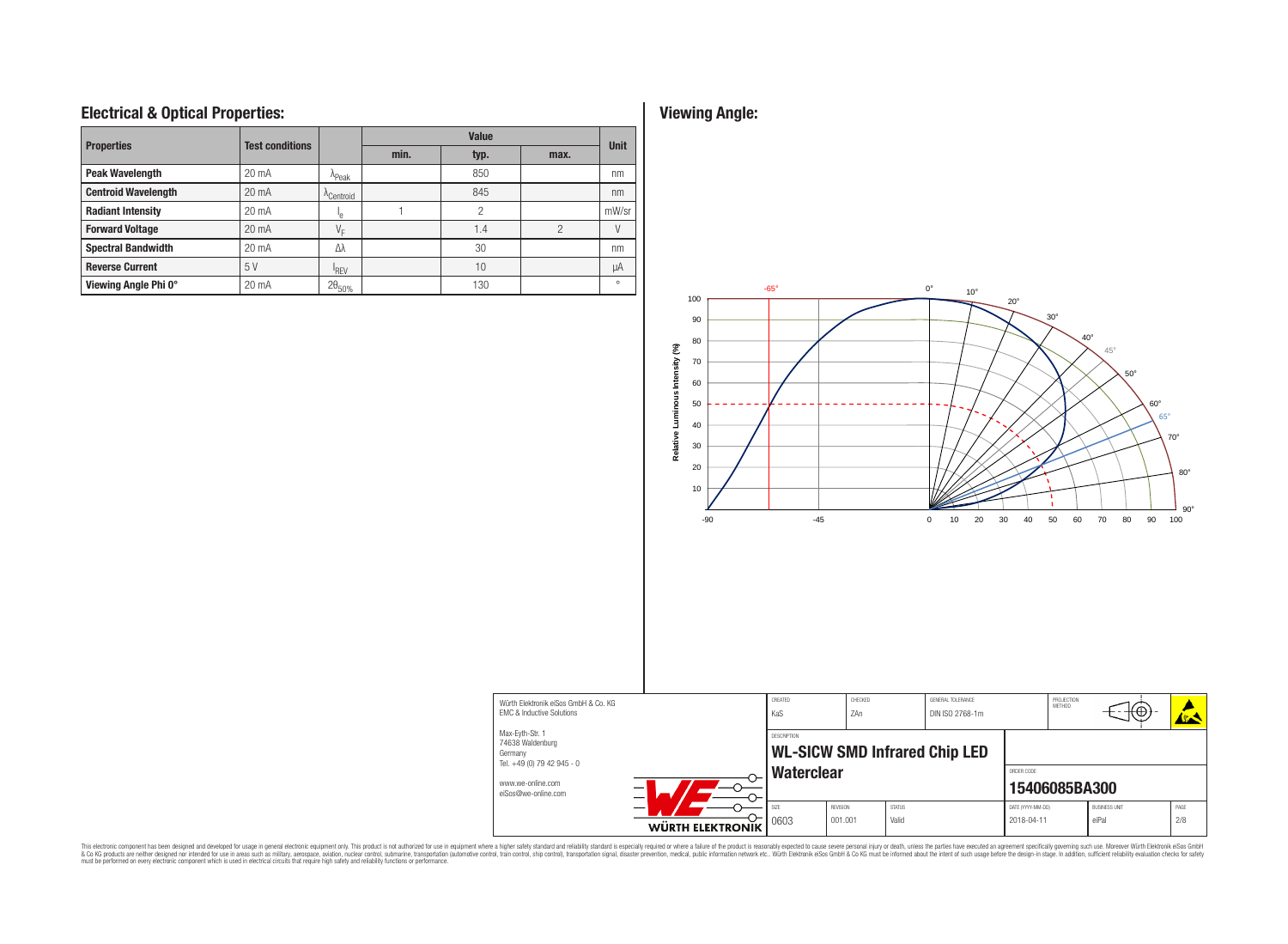



**Forward Current vs. Forward Voltage:**

◢

Ag A

⊕

250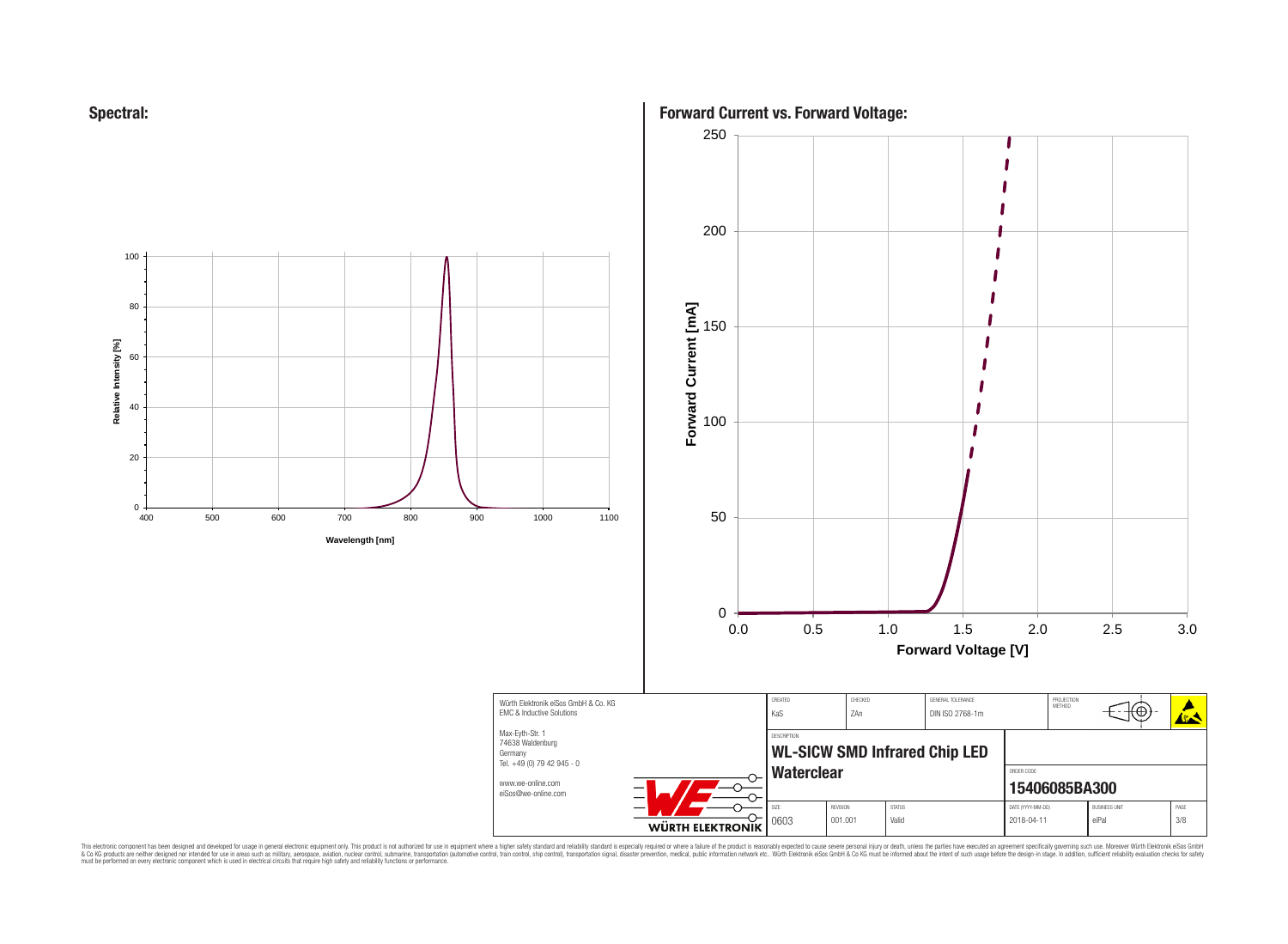

This electronic component has been designed and developed for usage in general electronic equipment only. This product is not authorized for subserved requipment where a higher selection equipment where a higher selection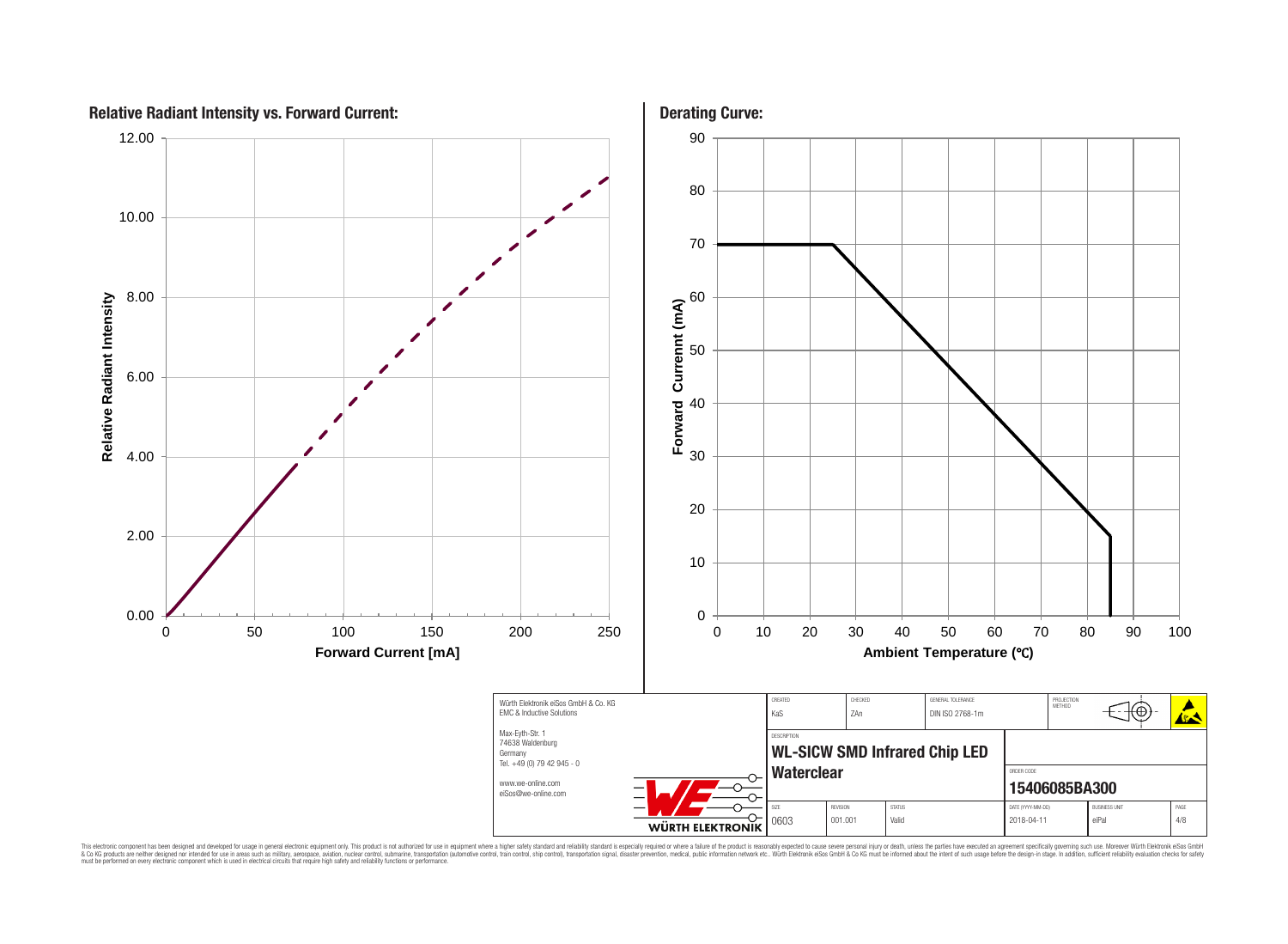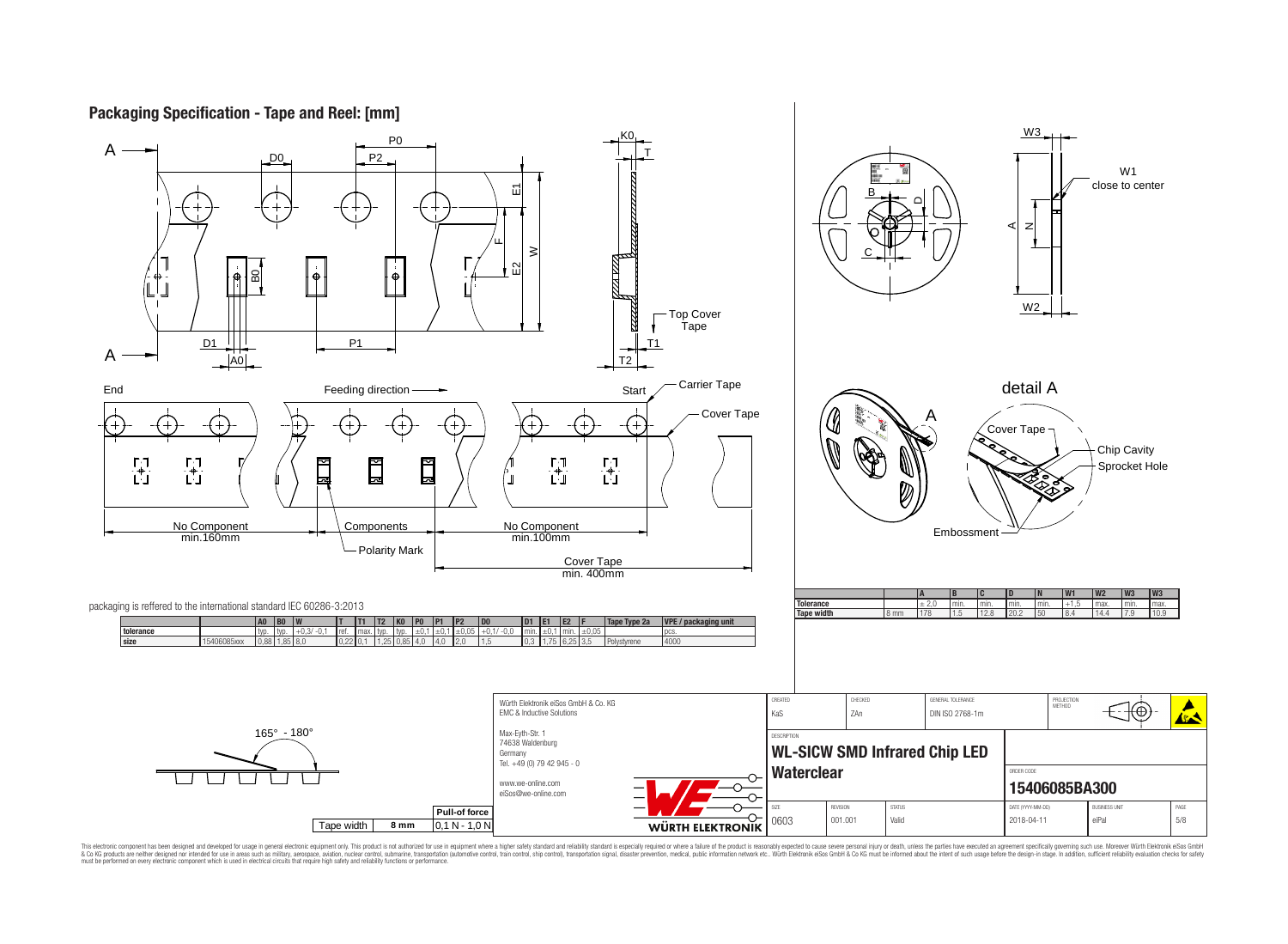## **Classification Reflow Profile for SMT components:**



# **Classification Reflow Soldering Profile:**

| <b>Profile Feature</b>                                               |                | <b>Value</b>               |
|----------------------------------------------------------------------|----------------|----------------------------|
| <b>Preheat Temperature Min</b>                                       | 's min         | 150 °C                     |
| <b>Preheat Temperature Max</b><br>s max                              |                | 200 °C                     |
| Preheat Time $t_s$ from $T_s$ <sub>min</sub> to $T_s$ <sub>max</sub> | ι <sub>s</sub> | max. 60 - 120 seconds      |
| Ramp-up Rate $(T_1$ to $T_p$ )                                       |                | 3 °C/ second max.          |
| <b>Liquidous Temperature</b>                                         |                | 217 °C                     |
| Time t <sub>1</sub> maintained above T <sub>1</sub>                  |                | max. 60 seconds            |
| Peak package body temperature                                        |                | see table                  |
| Time within 5°C of actual peak temperaure                            | $t_{p}$        | max. 10 seconds            |
| Ramp-down Rate $(T_1$ to $T_p$ )                                     |                | $6^{\circ}$ C/ second max. |
| Time 25°C to peak temperature                                        |                | max. 220 seconds           |

refer to IPC/ JEDEC J-STD-020E

## **Package Classification Reflow Temperature:**

| <b>Properties</b>                                    | Volume mm <sup>3</sup><br>$<$ 350 | Volume mm <sup>3</sup><br>350-2000 | Volume mm <sup>3</sup><br>>2000 |
|------------------------------------------------------|-----------------------------------|------------------------------------|---------------------------------|
| PB-Free Assembly   Package Thickness < 1.6 mm        | 260 °C                            | 260 °C                             | 260 °C                          |
| PB-Free Assembly   Package Thickness 1.6 mm - 2.5 mm | 260 °C                            | 250 °C                             | 245 °C                          |
| PB-Free Assembly   Package Thickness $\geq 2.5$ mm   | 250 °C                            | 245 °C                             | 245 °C                          |
| <b>Applied cycles</b>                                | 2 cycles max.                     |                                    |                                 |

refer to IPC/ JEDEC J-STD-020E

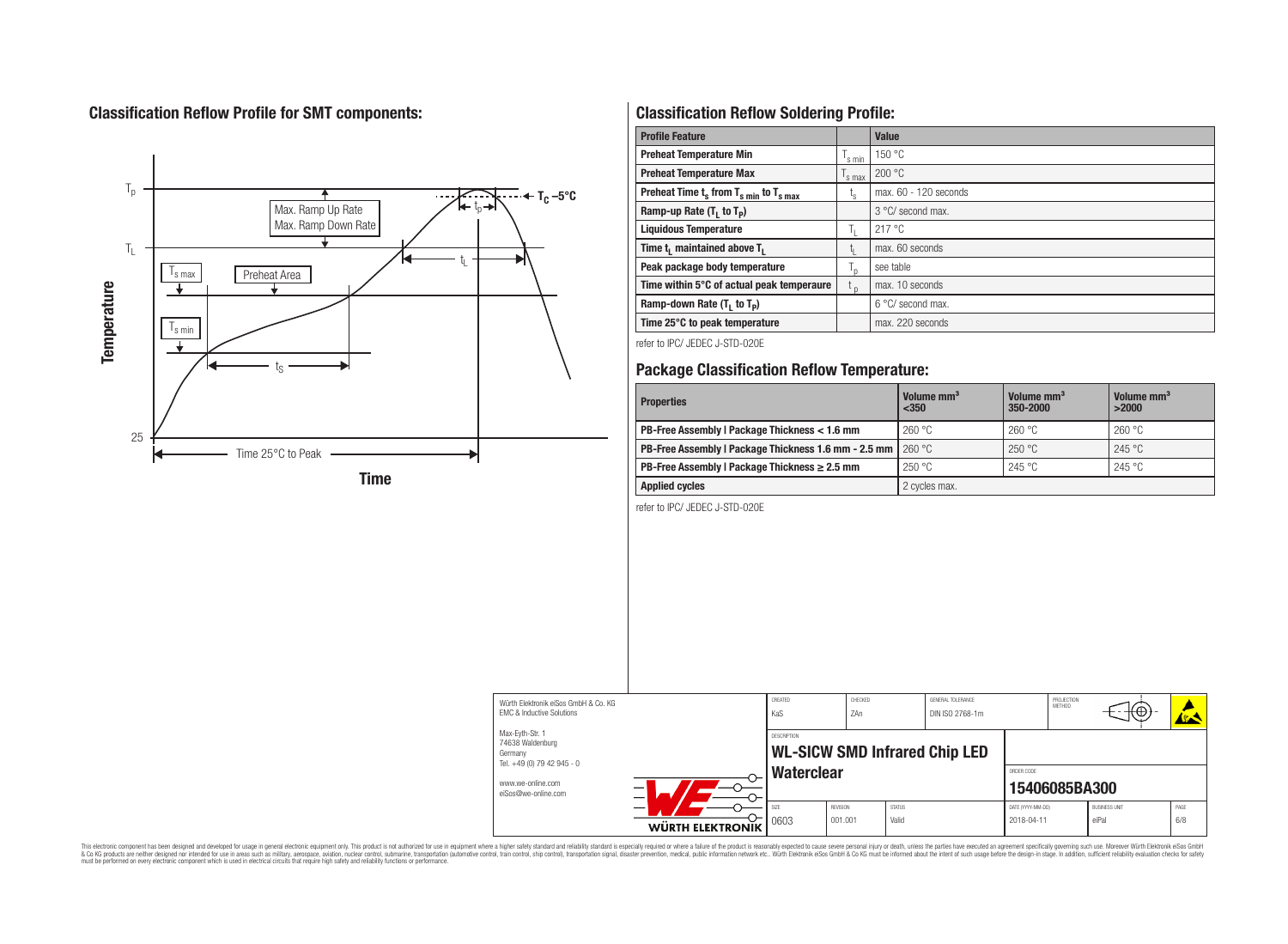## **Cautions and Warnings:**

## **The following conditions apply to all goods within the product series of WL-SICW of Würth Elektronik eiSos GmbH & Co. KG:**

#### **General:**

All recommendations according to the general technical specifications of the data sheet have to be complied with.

The usage and operation of the product within ambient conditions, which probably alloy or harm the component surface, has to be avoided.

If the product is potted in customer applications, the potting material might shrink during and after hardening. The product is exposed to the pressure of the potting material with the effect that the LED body, pins or termination is possibly damaged by this pressure and so the electrical as well as the mechanical characteristics are endangered to be affected. After the potting material is cured, the LED body, pins or termination of the product have to be checked if any reduced electrical or mechanical functions or destructions have occurred.

The responsibility for the applicability of customer specific products and use in a particular customer design is always within the authority of the customer. All technical specifications for standard products do also apply to customer specific products.

Washing varnish agent that is used during the production to clean the customer application might damage or change the characteristics of the LED body, pins or termination. The washing varnish agent could have a negative effect on the long term function of the product.

Direct mechanical impact to the product shall be prevented as the material of the LED body, pins or termination could flake or in the worst case it could break.

The standard deliveries include values in the range and limitation as defined in the Electrical Optical Properties specified in the datasheet. On each reel, only one bin is sorted and taped. The bin is defined on intensity, chromaticity coordinate or wavelength and forward voltage. In order to ensure highest availability, the reel binning of standard deliveries can vary. A single bin cannot be ordered. Please contact us in advance, if you need a particular bin sorting before placing your order to clarify the lead time, MOQ and pricing.

## **Product specific:**

Follow all instructions mentioned in the data sheet, especially:

- The soldering profile has to be complied with according to the technical reflow/ or wave soldering specification, otherwise this will void the warranty.
- All products shall be used before the end of the period of 12 months based on the product date code, if not a 100% solderability can't be ensured.
- Violation of the technical product specifications such as exceeding the absolute maximum ratings will void the warranty.
- It is also recommended to return the LEDs to the original moisture proof bag and reseal the moisture proof bag again.
- Certain LED surfaces consist of soft material. Pressure on the top surface has to be handeled carefully to prevent negative influence to the function and reliability of the LEDs.
- ESD prevention methods need to be applicated for manual handling and processing by machinery.
- Resistors for protection are obligatory.
- Luminaires in operation could harm human vision or skin on a photo-biological level, therefore direct light impact has to be avoided. All products are additionally certified as risk groups 0 to 2 according to DIN EN 62471:2008.

The general and prodcut specific cautions comply with the state of the scientific and technical knowledge and are believed to be accurate and reliable; however, no responsibility is assumed for inaccuracies or incompleteness.

| Würth Elektronik eiSos GmbH & Co. KG<br>EMC & Inductive Solutions<br>Max-Eyth-Str. 1 | CREATED<br>KaS                                                           | CHECKED<br>7An |               | GENERAL TOLERANCE<br>DIN ISO 2768-1m |                                    | PROJECTION<br>METHOD | ₩⊕,                  |      |
|--------------------------------------------------------------------------------------|--------------------------------------------------------------------------|----------------|---------------|--------------------------------------|------------------------------------|----------------------|----------------------|------|
| 74638 Waldenburg<br>Germany<br>Tel. +49 (0) 79 42 945 - 0<br>www.we-online.com       | DESCRIPTION<br><b>WL-SICW SMD Infrared Chip LED</b><br><b>Waterclear</b> |                |               |                                      | ORDER CODE                         |                      |                      |      |
| —<br>eiSos@we-online.com<br>—                                                        | SI <sub>7</sub> F                                                        | REVISION       | <b>STATUS</b> |                                      | 15406085BA300<br>DATE (YYYY-MM-DD) |                      | <b>BUSINESS UNIT</b> | PAGE |
| WÜRTH ELEKTRONIK                                                                     | 0603                                                                     | 001.001        | Valid         |                                      | 2018-04-11                         |                      | eiPal                | 7/8  |

This electronic component has been designed and developed for usage in general electronic equipment only. This product is not authorized for use in equipment where a higher safety standard and reliability standard si espec & Ook product a label and the membed of the seasuch as marked and as which such a membed and the such assume that income in the seasuch and the simulation and the such assume that include to the such a membed and the such